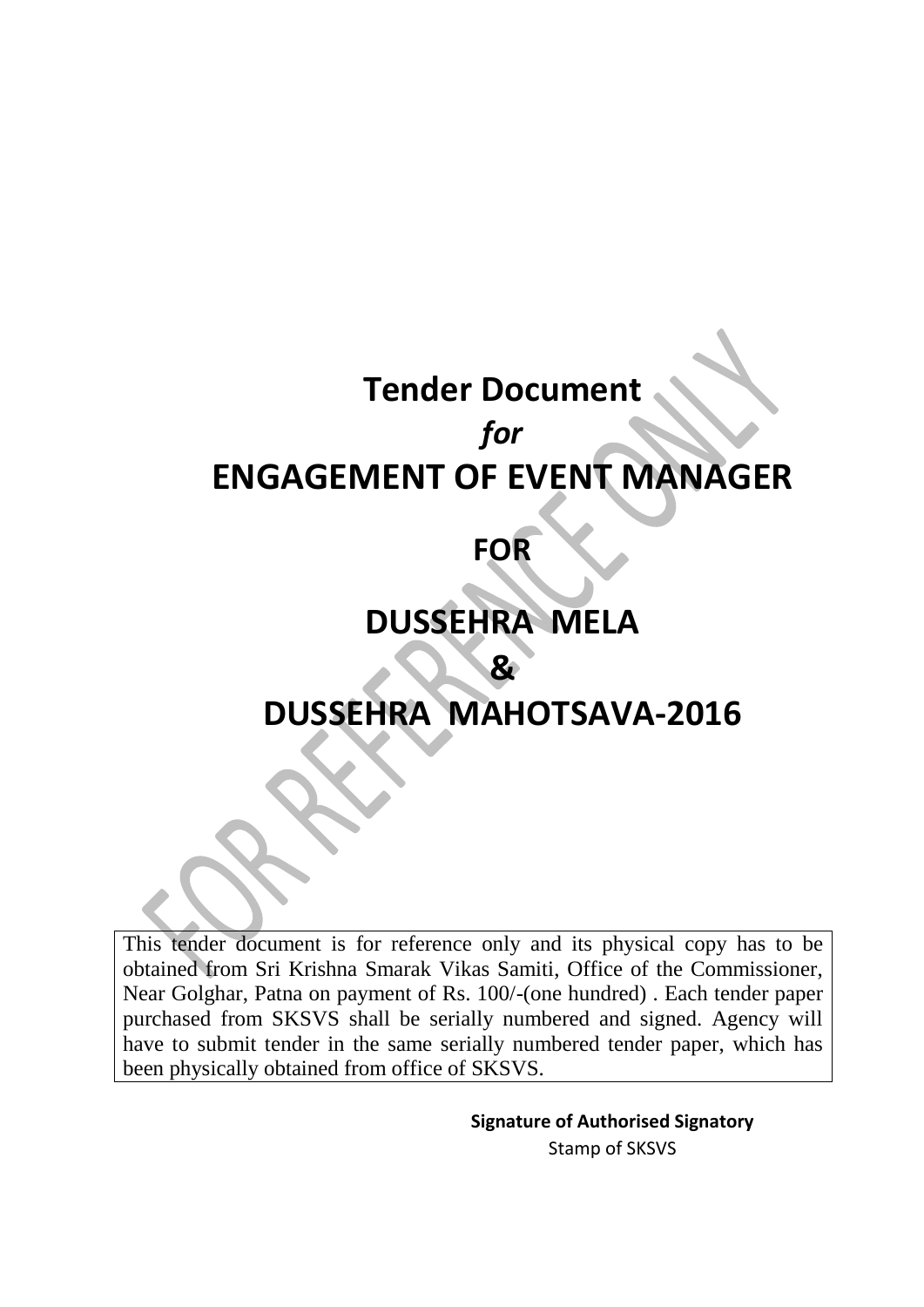## **DISCLAIMER**

The information contained in this **"TENDER DOCUMENT"** or subsequently provided to Applicant(s), whether verbally or in documentary form or in any other form, by or on behalf of Sri Krishna Smarak Vikas Samiti or any of its employees or advisors, is provided to Applicant(s) on the terms and conditions set out in this TENDER DOCUMENT and such other terms and conditions subject to which such information is provided.

This TENDER DOCUMENT is not an agreement and is neither an offer nor invitation by **Sri Krishna Smarak Vikas Samiti** to the prospective Applicants or any other person. The purpose of this TENDER DOCUMENT is to provide interested parties with information that may be useful to them in the formulation of their application for qualification and thus selection pursuant to this TENDER DOCUMENT (the **"Application"**). This TENDER DOCUMENT includes statements, which reflect various assumptions and assessments arrived at by the **Sri Krishna Smarak Vikas Samiti** Office in relation to the work/s. Such assumptions, assessments and statements do not purport to contain all the information that each Applicant may require. This 0TENDER DOCUMENT may not be appropriate for all persons, and it is not possible for the **Sri Krishna Smarak Vikas Samiti** Office, its employees or advisors to consider the objectives, financial situation and particular needs of each party who reads or uses this TENDER DOCUMENT. The assumptions, assessments, statements and information contained in this TENDER DOCUMENT may not be complete, accurate, adequate or correct. Each Applicant should therefore, conduct its own investigations and analysis and should check the accuracy, adequacy, correctness, reliability and completeness of the assumptions, assessments, statements and information contained in this document and obtain independent advice from appropriate sources.

Information provided in this TENDER DOCUMENT to the Applicant(s) is on a wide range of matters, some of which may depend upon interpretation of law. The information given is not intended to be an exhaustive account of statutory requirements and should not be regarded as a complete or authoritative statement of law. The **Sri Krishna Smarak Vikas Samiti** Office accepts no responsibility for the accuracy or otherwise for any interpretation or opinion on law expressed herein.

The **Sri Krishna Smarak Vikas Samiti** Office, its employees and advisors make no representation or warranty and shall have no liability to any person, including any

This tender document is for reference only and its physical copy has to be obtained from Sri Krishna Smarak Vikas Samiti, Office of the Commissioner, Near Golghar, Patna on payment of Rs. 100/-(one hundred). Each tender paper purchased from SKSVS shall be serially numbered and signed. Agency will have to submit tender in the same serially numbered tender paper, which has been physically obtained from office of SKSVS. Page 1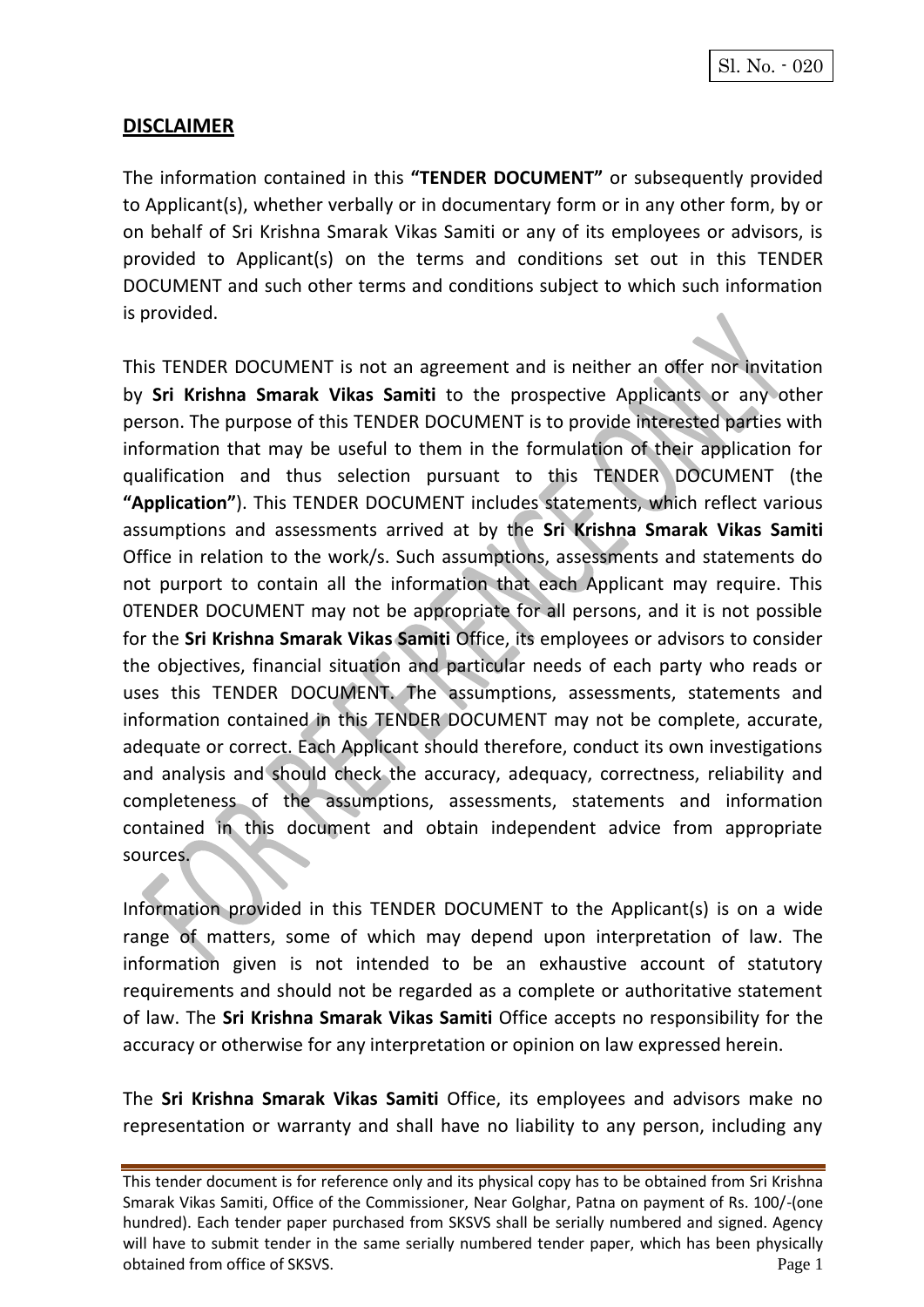Applicant or Bidder, under any law, statute, rules or regulations or tort, principles of restitution or unjust enrichment or otherwise for any loss, damages, cost or expense which may arise from or be incurred or suffered on account of anything contained in this TENDER DOCUMENT or otherwise, including the accuracy, adequacy, correctness, completeness or reliability of the TENDER DOCUMENT and any assessment, assumption, statement or information contained therein or deemed to form part of this TENDER DOCUMENT or arising in any way with selection of Applicants for participation in the Bidding Process.

The **Sri Krishna Smarak Vikas Samiti** Office also accepts no liability of any nature whether resulting from negligence or otherwise how so ever caused arising from reliance of any Applicant upon the statements contained in this TENDER DOCUMENT.

The **Sri Krishna Smarak Vikas Samiti** Office may, in its absolute discretion but without being under any obligation to do so, update, amend or supplement the information, assessment or assumptions contained in this TENDER DOCUMENT.

The issue of this TENDER DOCUMENT does not imply that the **Sri Krishna Smarak Vikas Samiti** Office is bound to select and shortlist Applications and the **Sri Krishna Smarak Vikas Samiti** Office reserves the right to reject all or any of the Applications or Bids without assigning any reasons whatsoever.

The Applicant shall bear all its costs associated with or relating to the preparation and submission of its Application including but not limited to preparation, copying, postage, delivery fees, expenses associated with any demonstrations or presentations which may be required by the **Sri Krishna Smarak Vikas Samiti** Office or any other costs incurred in connection with or relating to its Application. All such costs and expenses will remain with the Applicant and the **Sri Krishna Smarak Vikas Samiti** Office shall not be liable in any manner whatsoever for the same or for any other costs or other expenses incurred by an Applicant in preparation and submission of the Application, regardless of the conduct or outcome of the Bidding Process.

This tender document is for reference only and its physical copy has to be obtained from Sri Krishna Smarak Vikas Samiti, Office of the Commissioner, Near Golghar, Patna on payment of Rs. 100/-(one hundred). Each tender paper purchased from SKSVS shall be serially numbered and signed. Agency will have to submit tender in the same serially numbered tender paper, which has been physically obtained from office of SKSVS. Page 2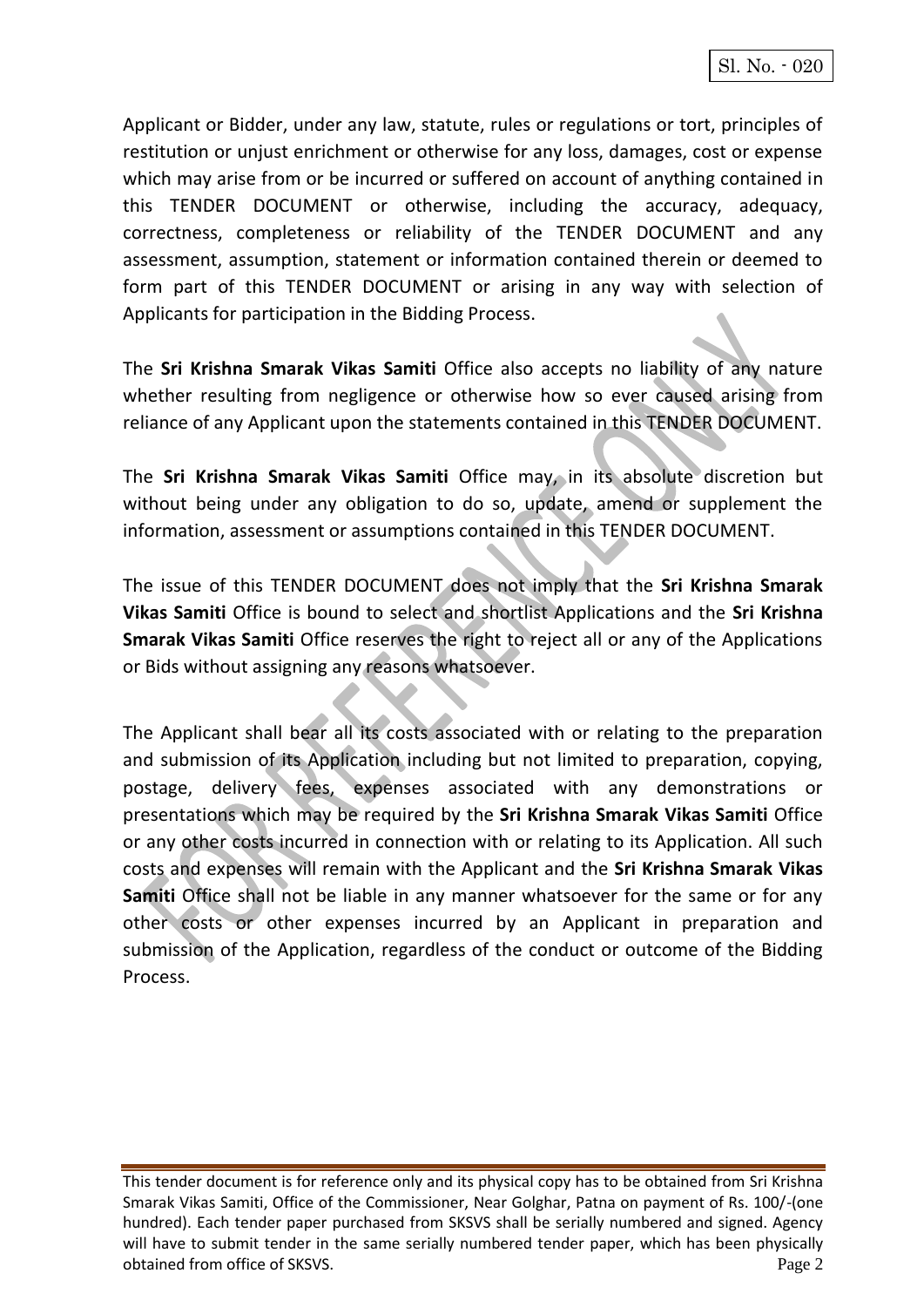## **1. INTRODUCTION**

#### **1.1 BACKGROUND**

1.1.1 **Sri Krishna Smarak Vikas Samiti**, Patna proposes to organise **Dussehra Mela** from **21.09.2016 to 11.10.2016** and **Dussehra Mahotsava** from **01.10.2016 to 11.10.2016**.

1.1.2 **Sri Krishna Smarak Vikas Samiti (SKSVS)** would like to engage an Event Manager to undertake the entire arrangement in accordance with the scope of work defined herewith in this document. It will be an important congregation with estimation for a very good gathering of people. Melas/festivals are largest gathering of people in India and speak of ancient living traditions of time honoured rituals of rich cultural heritage of Bihar. It would witness gathering of people in keeping with the mood of the season.

## **1.2 Inviting Tender**

1.2.1 **Sri Krishna Smarak Vikas Samiti**, PATNA (hereinafter, referred to as **"SKSVS"**) wishes to appoint an Event Manager for the successful implementation of **Dussehra Mela** from 21.09.2016 to 11.10.2016 and Dussehra Mahotsava from 1<sup>st</sup> Oct., 2016 **to 11th Oct., 2016**.

1.2.2 **"SKSVS"** invites detailed proposals from Event Management Company. The Scope of Services forming part of the Assignment has been set out in **Section 2** of this document herewith below.

1.2.3 The Proposals would be evaluated on the basis of the evaluation criteria set out in this TENDER DOCUMENT.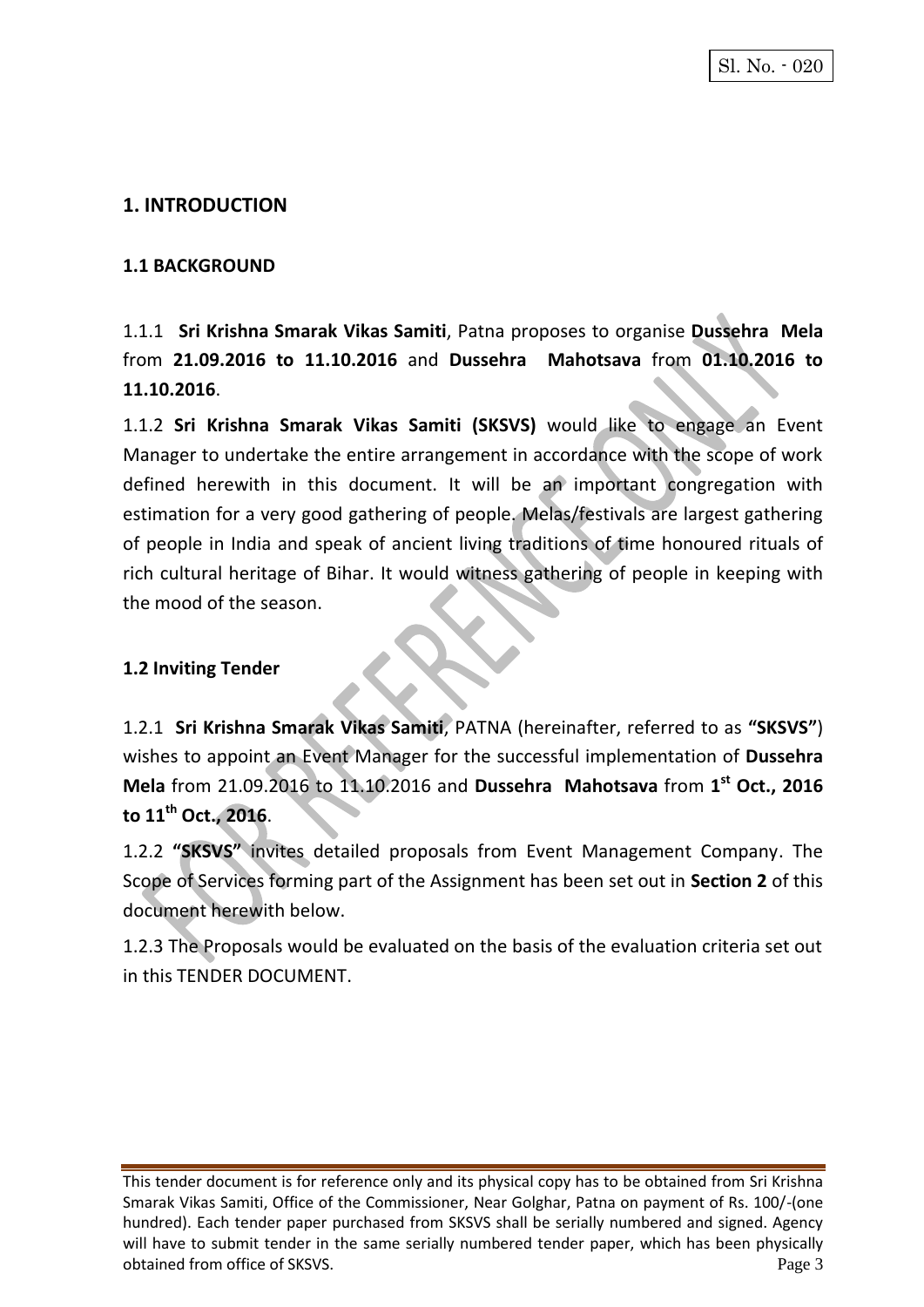#### **1.3 BRIEF DESCRIPTION OF THE BIDDING PROCESS**

1.3.1 **"SKSVS"** intends to follow a 'single stage two envelope' bid process for selecting of the successful bidder.

1.3.2 The Bidders would need to submit, within the Proposal Due Date as prescribed under Section-5 of the tender Technical and Financial Proposal in the prescribed format.

1.3.3 **"SKSVS"** would evaluate all the Submissions in accordance with the evaluation criteria set out in Section-4 of the TENDER DOCUMENT to select a bidder.

#### **1.4 OBTAINABILITY OF TENDER DOCUMENT**

1.4.1 The TENDER DOCUMENT can be seen at the website **[www.patnadivision.bih.nic.in](http://www.patnadivision.bih.nic.in/)** for reference only and can be purchased from **SKSVS** Office by paying the document fee of Rs. 100.

1.4.2 It may be noted that all subsequent notifications, changes and amendments in the assignment / documents would be posted only on the website.

#### **1.5 GENERAL INSTRUCTIONS**

1.5.1 The language of the Bid and related documents and correspondences shall be in English language.

1.5.2 The Bidder shall provide all the information sought under this TENDER DOCUMENT. The **"SKSVS"** Patna will evaluate only those Bids that are received in the required formats and complete in all respects.

1.5.3 The Bid shall be typed or written in indelible ink and signed by the Authorized signatory of the Bidder who shall also initial each page. All the alterations, omissions, additions or any other amendments made to the Bid shall be initialled by the person(s) signing the Bid.

1.5.4 Bidders are encouraged to submit their respective Bids after visiting the Project site and ascertaining for themselves the site conditions, traffic, location, surroundings, availability of power, water and other utilities for implementation of the Project, access to site, handling and storage of materials, applicable laws and regulations, and any other matter considered relevant by them.

1.5.5 The Bidder shall be responsible for all costs associated with the preparation of its Bid and its participation in the bidding process, including but not limited to, site visits, field investigations, data gathering, analysis, design etc. as also any discussions/negotiations. **"SKSVS"**, Patna will not be responsible nor in any way liable for such costs, regardless of the conduct or outcome of the bidding process.

This tender document is for reference only and its physical copy has to be obtained from Sri Krishna Smarak Vikas Samiti, Office of the Commissioner, Near Golghar, Patna on payment of Rs. 100/-(one hundred). Each tender paper purchased from SKSVS shall be serially numbered and signed. Agency will have to submit tender in the same serially numbered tender paper, which has been physically obtained from office of SKSVS. Page 4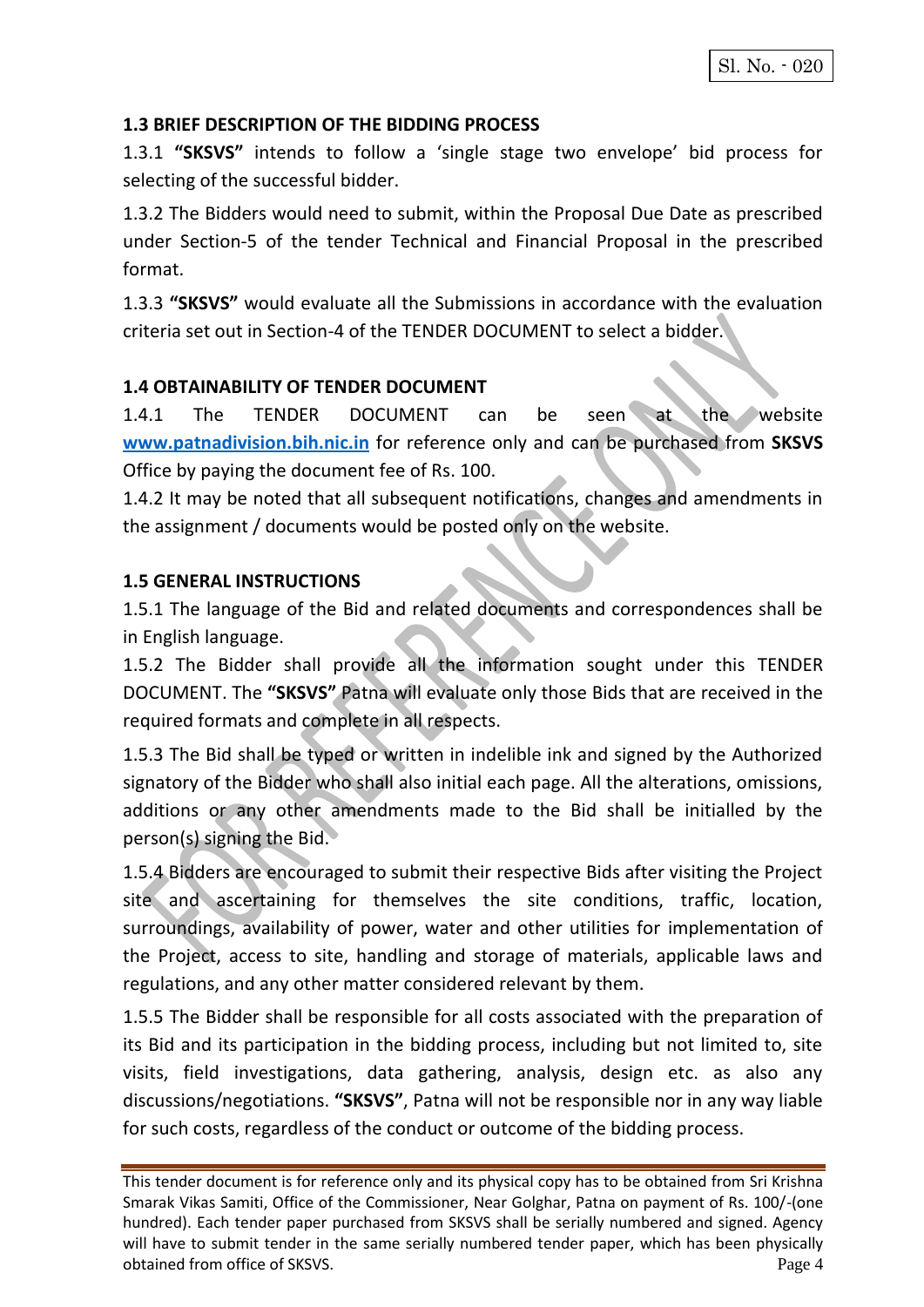1.5.6 The **"SKSVS"**, Patna may modify the TENDER DOCUMENT by issuing an Addendum at any time before due date of submission. Any Addendum thus issued shall be part of the Tender Document and shall be posted on the website.

1.5.7 Bidders will not be permitted to alter or modify their bids once submitted.

1.5.8 **"SKSVS"**, Patna shall not be liable for any omission, mistake or error on the part of the Bidder in respect of any of the above or on account of any matter or thing arising out of or concerning or relating to the TENDER DOCUMENT, the bidding documents or the bidding process, including any error or mistake therein or in any information or data given by the **"SKSVS"**, Patna.

1.5.9 Any Bid not accompanied by the EMD shall be rejected by the **"SKSVS"**, Patna.

## **2. TERMS OF REFERENCE –**

## **2.1 Scope of Work for Event Manager**

1. The agency will be provided 70,000 sq.ft. area for Dussehra Mela from 21.09.2016 to 11.10.2016 and 1,40,000 sq.ft. area for Dussehra Mahotsava from 01.10.2016 to 11.10.2016.

In the 70,000 sq.ft. of area earmarked for Dussehra Mela, the event manager will have to organise activities namely - Jhoola, children playing equipment, Amusement rides, Fun games, Entertaining stalls/Games, Food stalls and other stalls related to Mela etc. for which appropriate user charges may be realised from the people.

2. The agency will also have to provide separate barricaded parking space for two wheelers and four wheelers for which no charge shall be levied from users. The area for parking shall not be included in the space allotted (70,000 sq.ft. for Dussehra Mela and 1,40,000 sq.ft. for Dussehra Mahotsava) to Agency.

3. Various cultural and other programs will be organised by SKSVS during Dussehra Mahotsava (from 01.10.2016 to 11.10.2016) on separate land (SL) (other than the 2 lakh sq.ft. allotted to Event Manager namely 70,000 sq.ft for Dussehra Mela and 1,40,000 sq.ft. Dussehra Mahotsava) but this separate land (SL) will be adjacent/near to the 2 lakh sq.ft. being allotted to Agency/Event Manager. However, the safe barricading/making boundary wall of this separate land (SL) will be the responsibility of Event Manager.

This tender document is for reference only and its physical copy has to be obtained from Sri Krishna Smarak Vikas Samiti, Office of the Commissioner, Near Golghar, Patna on payment of Rs. 100/-(one hundred). Each tender paper purchased from SKSVS shall be serially numbered and signed. Agency will have to submit tender in the same serially numbered tender paper, which has been physically obtained from office of SKSVS. Page 5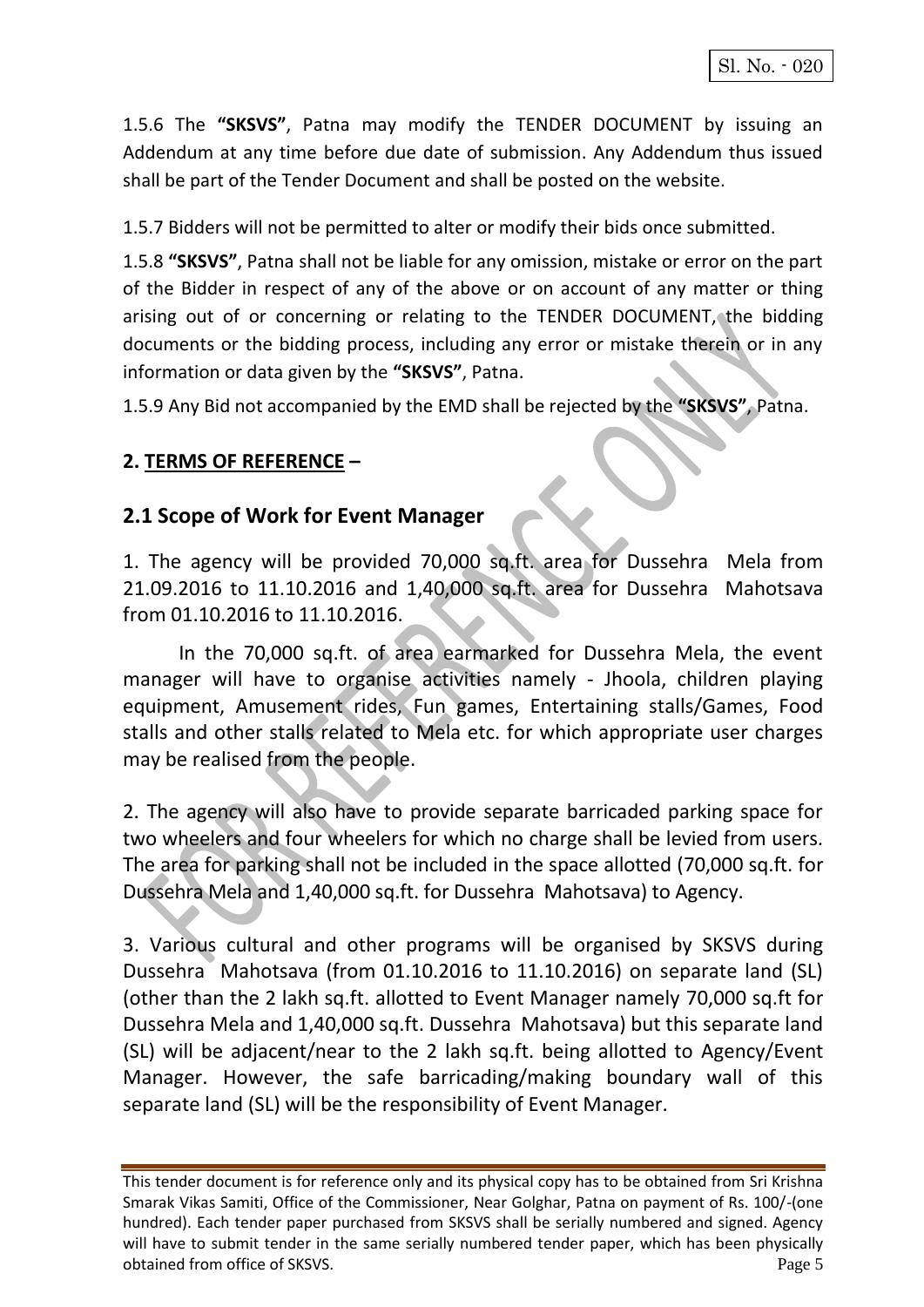4. There should be sufficient gap and space between the either side of stall and the pathways.

5. The agency will have to do the prescribed Event related work in the annexure 3 for which they will be spending money, which they will have to mention in annexure 3 as F2. Subsequently, the bidder will also quote net payable amount to SKSVS as F3 (=F1 – F2) as the money which they will give to the SKSVS in the prescribed format in Annexure-3.

The agency which quotes maximum amount (F3), as prescribed in Annexure-3 will be considered as successful bidder i.e. F1-F2=F3 (Amount quoted by agency).

## **2.2 GENERAL TERMS AND CONDITIONS**

A. The **SKSVS** reserves the right not to accept bid(s) from agency (ies) resorting to unethical practices or on whom investigation / enquiry proceedings have been initiated by Government investigating Agencies Vigilance Cell.

B. The **SKSVS** reserves the right to summarily reject an offer received from any agency (ies), without any intimation to the bidder(s) or assigning any reason.

C. The **SKSVS** reserves the right to withdraw / cancel the bid document partially or completely at any stage.

## **ARBITRATION**

In case of any dispute **SKSVS** may appoint an arbitrator, which will be accepted by the agency / firm. The decision of the arbitrator will be final and binding on both the parties. The jurisdiction of the court will be Patna (Bihar).

## **INDEMNIFICATION CLAUSE**

"That the selected agency shall keep **SKSVS** indemnified and harmless against all claims, damages, dues, payments, fines, penalties, compensations, liabilities other losses etc. which may incur on account of non-compliance or violation by the selected agency or otherwise.

## **3. BIDDING PROCEDURE**

## **3.1 SUBMISSION PROCEDURE**

3.1.1 The interested parties shall submit the proposal with full details regarding conceptualization, planning, designing, construction, direction and execution on a turn-key basis. It is to be noted that the whole conceptualization of the event has to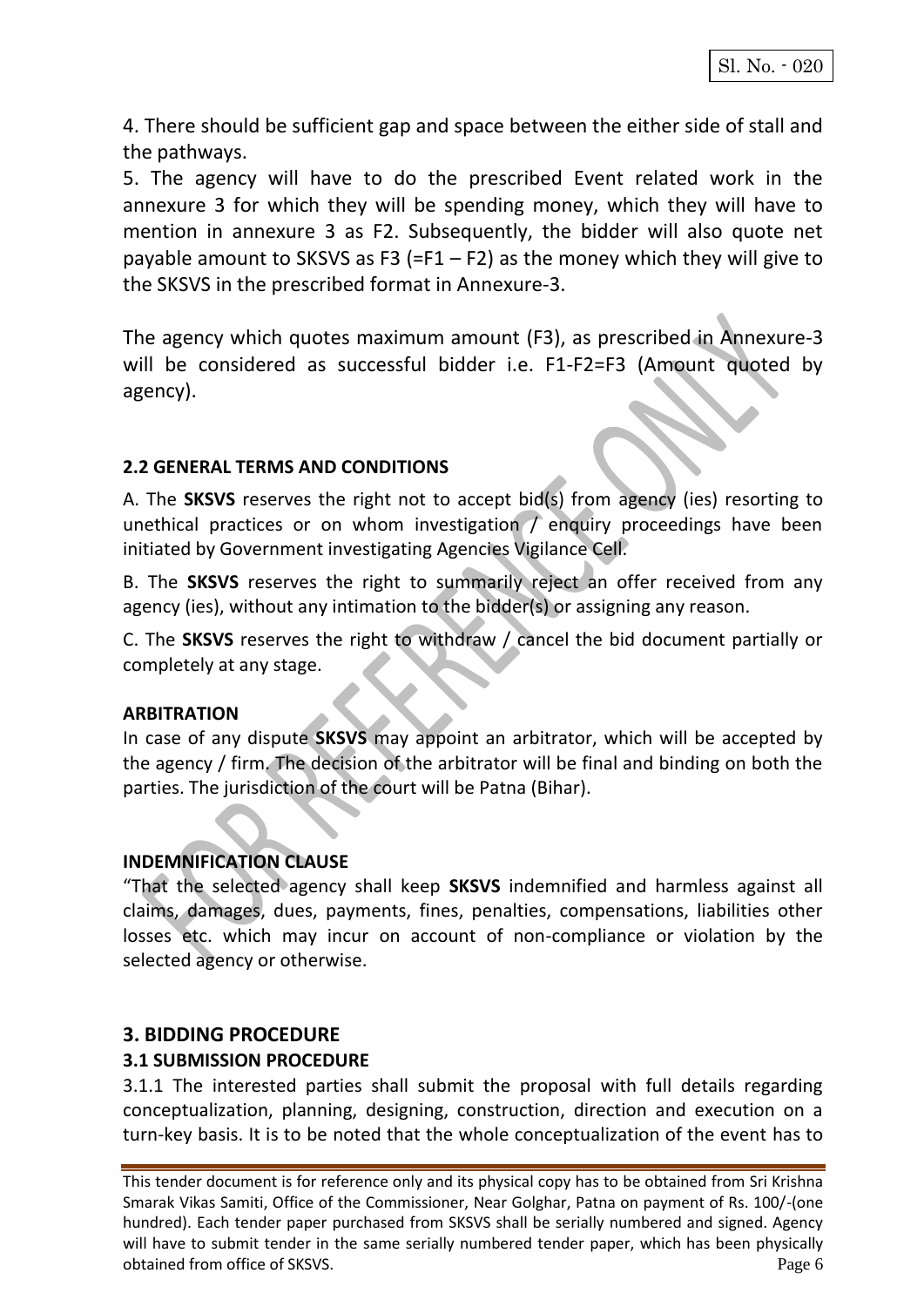be done as per the theme of the event. Utmost care has to be taken to avoid any indecent/offending/objectionable item. The sanctity of the Mela has to be fully respected.

3.1.2 The concerned parties, who shall qualify in the technical criteria **(Annexure-2),**  shall be invited to present the entire activities or concept plan in hard copy and also in soft copy format to the **SKSVS** committee. The selected party shall have to abide by the concept plan, once approved by the SKSVS. The bidders shall have to present their activities and work plan before the tender committee.

3.1.3 The selected company shall act in a transparent manner for the event and shall not in any way act in the manner that is detrimental to the interest and reputation of the SKSVS The selected Company shall undertake to abide sincerely by all rules, regulations and laws of land apart from the general and specific instructions issued by the organizing committee for their responsibilities to manage the events and shall agree to keep itself liable and responsible for any such violation directly or indirectly related to their responsibilities for the event.

3.1.4 A bidder shall submit Technical Bid and Financial Bid in separate sealed envelope contained in another envelope containing both the Financial and Technical Bid. A bidder shall not submit more than one quotation.

3.1.5 Envelope containing bids must bear, on the cover itself, name and full address of the bidder, name of the item/services bidding for. In case of bids submitted by post or courier, it is bidder's responsibility that bids reach **SKSVS** office before the scheduled time of closure of submission of bids.

## **3.2. ELIGIBILITY CRITERIA**

- 3.2.1 Minimum eligibility criteria are as below:
	- a) Company/ firm should have at least three years experience of arranging similar nature work under the aegis of any Govt./PSU.
	- b) Company's turnover should be minimum Rs. 50,00,000/- (Fifty lakh) per annum for each year during last three years (2012-13, 2013-14 and 2014- 2015).
	- c) Company/Firm must furnish Service Tax Return & IT return for last three (3) years. (2012-13, 2013-14 and 2014-2015)
	- d) Earnest money of Rs.25,000/- is to be paid along with the technical bid through D.D. in favour of 'Sri Krishna Smarak Vikas Samiti' payable at Patna
	- e) Company/ firm/ must provide photo copy of Pan Card.
- 3.2.2 The bidders shall be evaluated in two stages
	- a. Technical Evaluation of Proposal **(Annexure-2)**
	- b. Financial Evaluation of Proposal. **(Annexure-3)**

This tender document is for reference only and its physical copy has to be obtained from Sri Krishna Smarak Vikas Samiti, Office of the Commissioner, Near Golghar, Patna on payment of Rs. 100/-(one hundred). Each tender paper purchased from SKSVS shall be serially numbered and signed. Agency will have to submit tender in the same serially numbered tender paper, which has been physically obtained from office of SKSVS. Page 7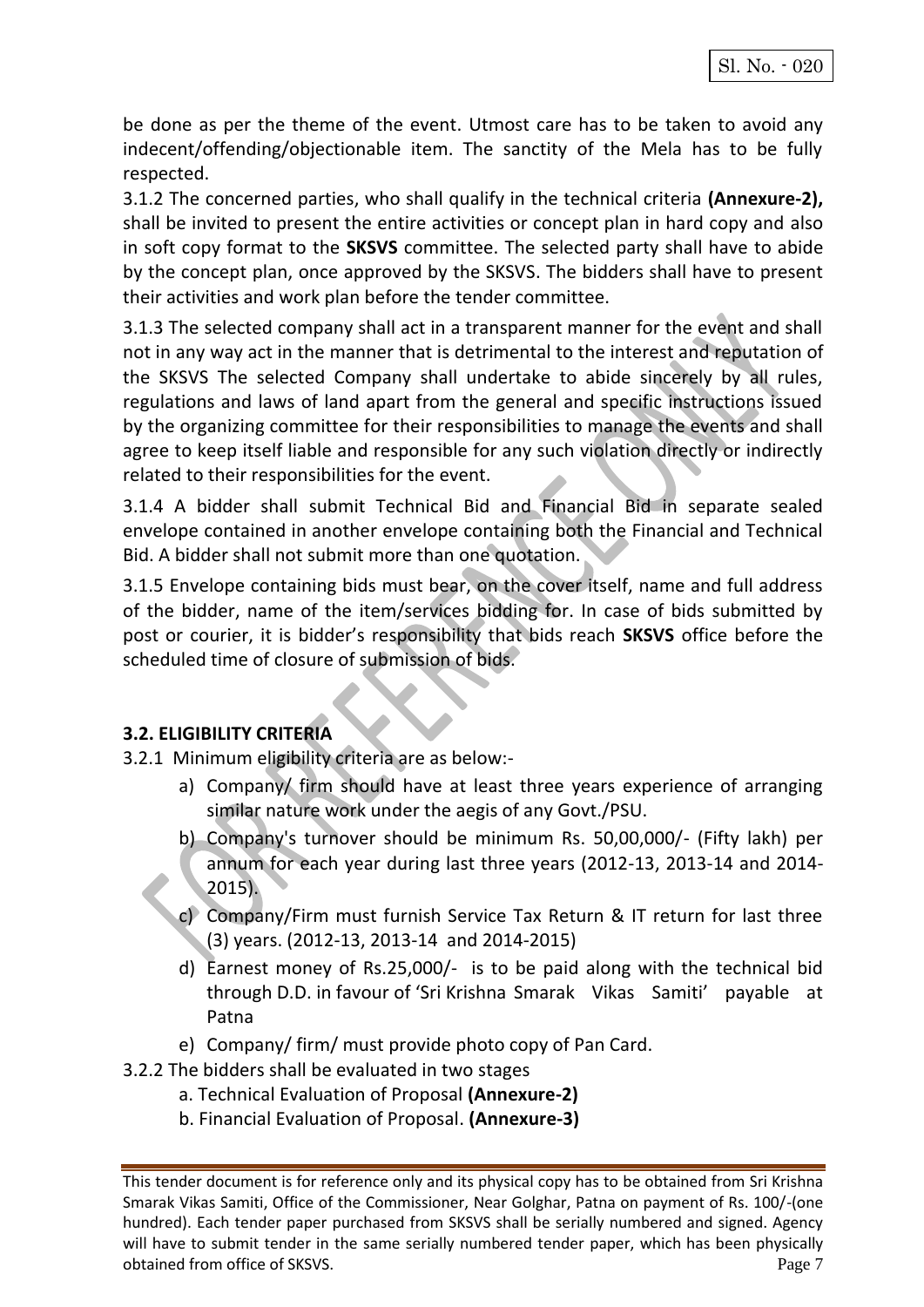3.2.3 The Bidder fulfilling Technical Stage will be shortlisted for financial evaluation. Claims without documentary evidence will not be considered.

**SKSVS** reserves the right to verify the claims made by the Bidders and to carry out the capability assessment of the Bidders and the **SKSVS** decision shall be final in this regard. **SKSVS** may, in its absolute discretion, waive any of the conditions and/or requirements in the Tender in respect of any or all of the bidders.

#### **Website –** [www.patnadivision.bih.nic.in](http://www.patnadivision.bih.nic.in/)

3.2.4. No interpretation, revision, or other communication from **SKSVS** regarding this TENDER DOCUMENT is valid unless it is in writing and is signed by **SKSVS**.

## **3.3. FORMAT AND SIGNING OF PROPOSAL**

3.3.1. Bidders would provide all the information as per this Tender Document and in the specified format. **SKSVS** reserves the right to reject any Proposal that is not in the specified format.

3.3.2. The Proposal would include three submissions to be made on the respective Proposal Due Date as set out in Section-5 (Tender Document Time Schedule).

3.3.3. The Proposal and its copy shall be typed or printed and the Bidder shall initial each page. The person(s) signing the Proposal shall initial all the alterations, omissions, additions, or any other amendments made to the Proposal.

#### **3.4 PROPOSAL DUE DATE**

3.4.1. Proposals should be submitted before 13.00 Hrs (IST) on the Proposal Due Dates as indicated in Section5 of this Tender Document, at the address provided in the manner and form as detailed in this Tender Document. Proposals submitted by email will not be accepted.

3.4.2. **SKSVS** at its sole discretion; accept any Proposal(s) after Proposal Due Date. Any such Proposal/s accepted shall be deemed to have been received by the Proposal Due Date.

## **3.5 TEST OF RESPONSIVENESS**

3.5.1. Prior to evaluation of Proposals, **SKSVS** will determine whether each Proposal is responsive to the requirements of the Tender Document. A Proposal shall be considered responsive if;

a) It is received before 13.00 Hrs. on the respective Proposal Due Date;

**b) It is accompanied with a DD for a sum of Rs.25,000/- (Rupees Twenty five thousand only) drawn in favour of "Sri Krishna Smarak Vikas Samiti", payable at 'Patna' to be paid as EMD.** 

c) It contains the information and documents as requested in the Tender Document;

This tender document is for reference only and its physical copy has to be obtained from Sri Krishna Smarak Vikas Samiti, Office of the Commissioner, Near Golghar, Patna on payment of Rs. 100/-(one hundred). Each tender paper purchased from SKSVS shall be serially numbered and signed. Agency will have to submit tender in the same serially numbered tender paper, which has been physically obtained from office of SKSVS. Page 8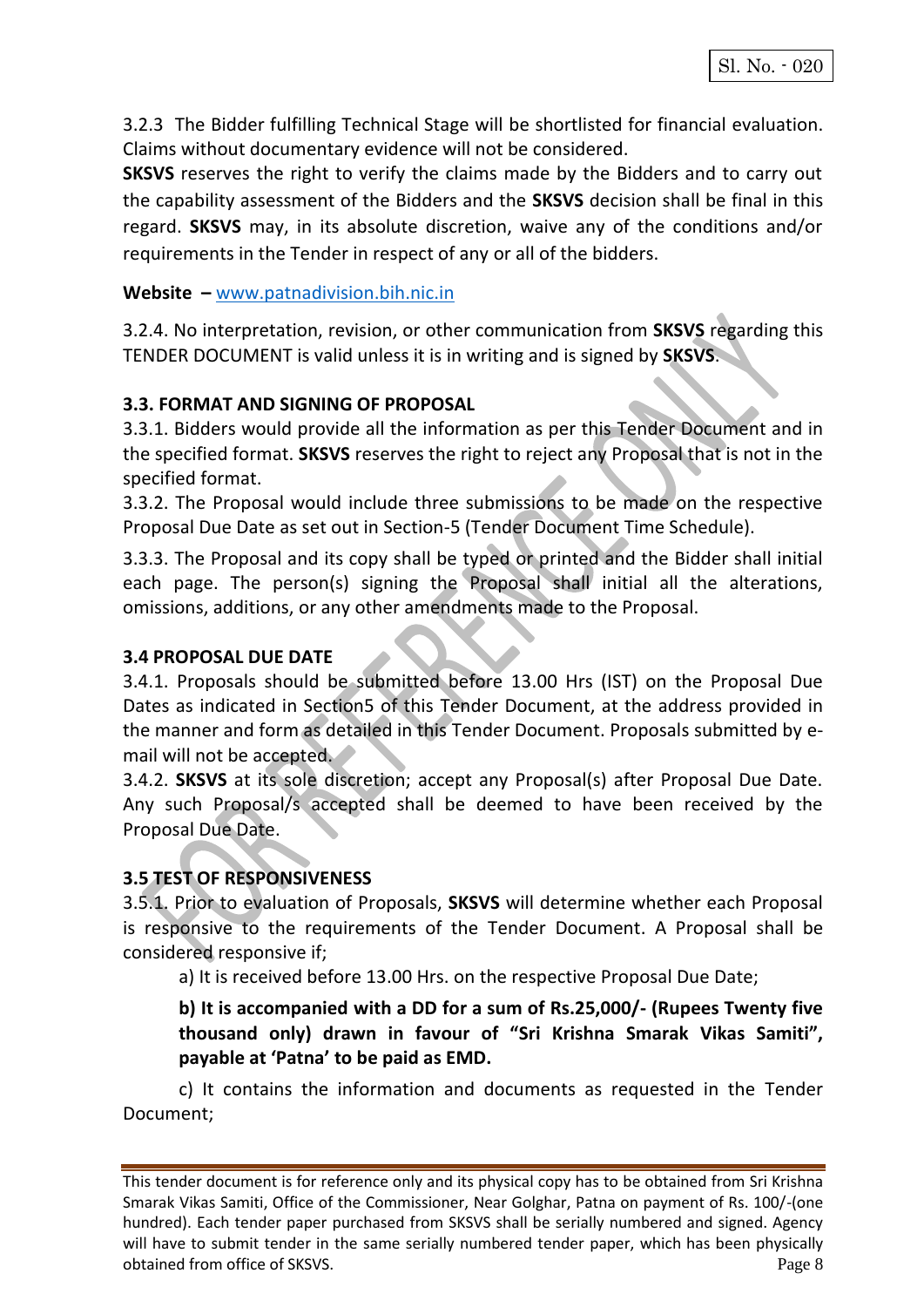d) It contains information in the form and formats specified in the Tender Document;

e) There are no inconsistencies between the Proposal and the supporting documents.

#### **3.6 CONFIDENTIALITY**

3.6.1. Information relating to the examination, clarification, evaluation and recommendation for the Qualified Bidders would not be disclosed to any person not officially concerned with the process. **SKSVS** will treat all information submitted as part of the Proposal in confidence and will ensure that all those who have access to such material to treat it in confidence. **SKSVS** would not divulge any such information unless ordered to do so by any statutory authority that has the power under law to require its disclosure.

## **3.7 CLARIFICATIONS**

3.7.1. To assist in the process of evaluation of Proposals, **SKSVS** may, at its sole discretion, ask any Bidder for clarification on its Proposal or substantiation of any of the submission made by the Bidder.

3.7.2. Withdrawal of a Proposal during the interval between the Proposal Due Date and expiration of the Proposal Validity Period would result in forfeiture of the Bid Security in accordance with this Tender Document.

#### **3.8 PROPOSAL EVALUATION**

3.8.1. The Qualification Submissions of the Bidders would be checked for responsiveness with the requirements of the Tender Document and shall be evaluated as per the Criteria set.

## **3.9 DECLARATION OF SUCCESSFUL BIDDER**

3.9.1. **SKSVS** may either choose to accept the Proposal of the successful tenderer or invite him for negotiations.

3.9.2. Upon acceptance of the Proposal of the tenderer financially qualified with or without negotiations, **SKSVS** shall declare the tenderer as the Successful Bidder.

## **3.10 NOTIFICATIONS**

3.10.1. **SKSVS** will notify the Successful Bidder by a Letter of Award (LOA) that its Proposal has been accepted.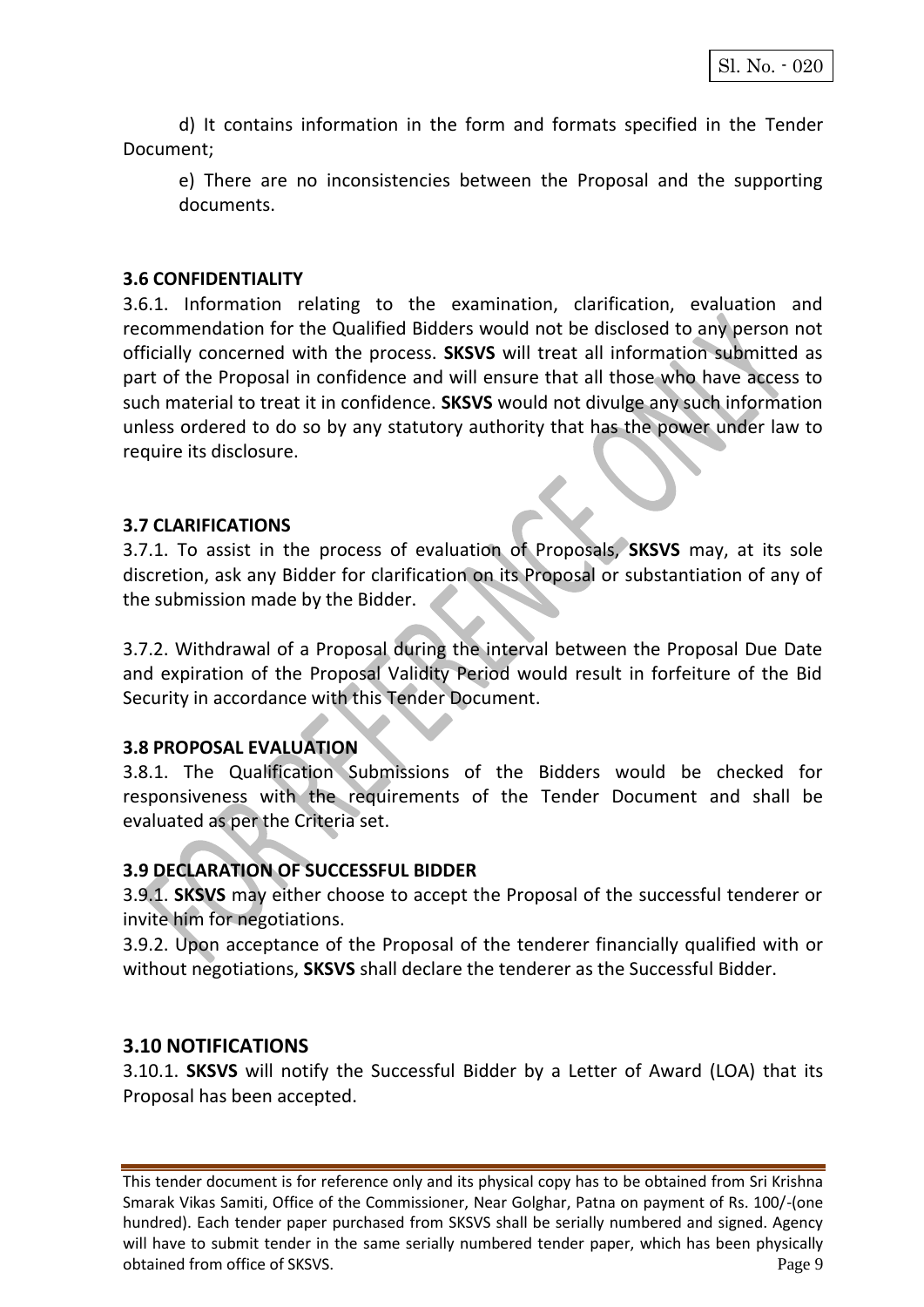## **3.11 SKSVS RIGHT TO ACCEPT OR REJECT PROPOSAL**

3.11.1. **SKSVS** reserves the right to accept or reject any or all of the Proposals without assigning any reason.

3.11.2. **SKSVS** reserves the right to invite revised Proposals from Bidders with or without amendment of the Tender Document at any stage, without liability or any obligation for such invitation and without assigning any reason.

## **4. EVALUATION OF BIDS**

## **4.1 EVALUATION PARAMETERS**

4.1.1 **SKSVS Office** will evaluate the bids determined to be substantially responsive i.e., which

a. Are properly signed;

b. Confirm to the terms and conditions & technical specifications.

4.1.2. Thereafter, the substantially responsive bidders shall be called upon to present their strategy regarding conceptualization, planning, designing, construction, direction and execution of the project

4.1.3. The Technically Qualified bidders quoting the Highest amount payable to SKSVS (F3) as mentioned in Annexure-3 will be selected as the successful bidder.

4.1.4. All bidders shall be required to make presentations up to 20 minutes, before opening of financial proposals, to demonstrate their credentials based on eligibility criteria.

4.1.5. **Post-event removal/disposal of facilities and complete restoration of the venue is the sole responsibility of the selected Agency latest by 15th October, 2016**.

This tender document is for reference only and its physical copy has to be obtained from Sri Krishna Smarak Vikas Samiti, Office of the Commissioner, Near Golghar, Patna on payment of Rs. 100/-(one hundred). Each tender paper purchased from SKSVS shall be serially numbered and signed. Agency will have to submit tender in the same serially numbered tender paper, which has been physically obtained from office of SKSVS. Page 10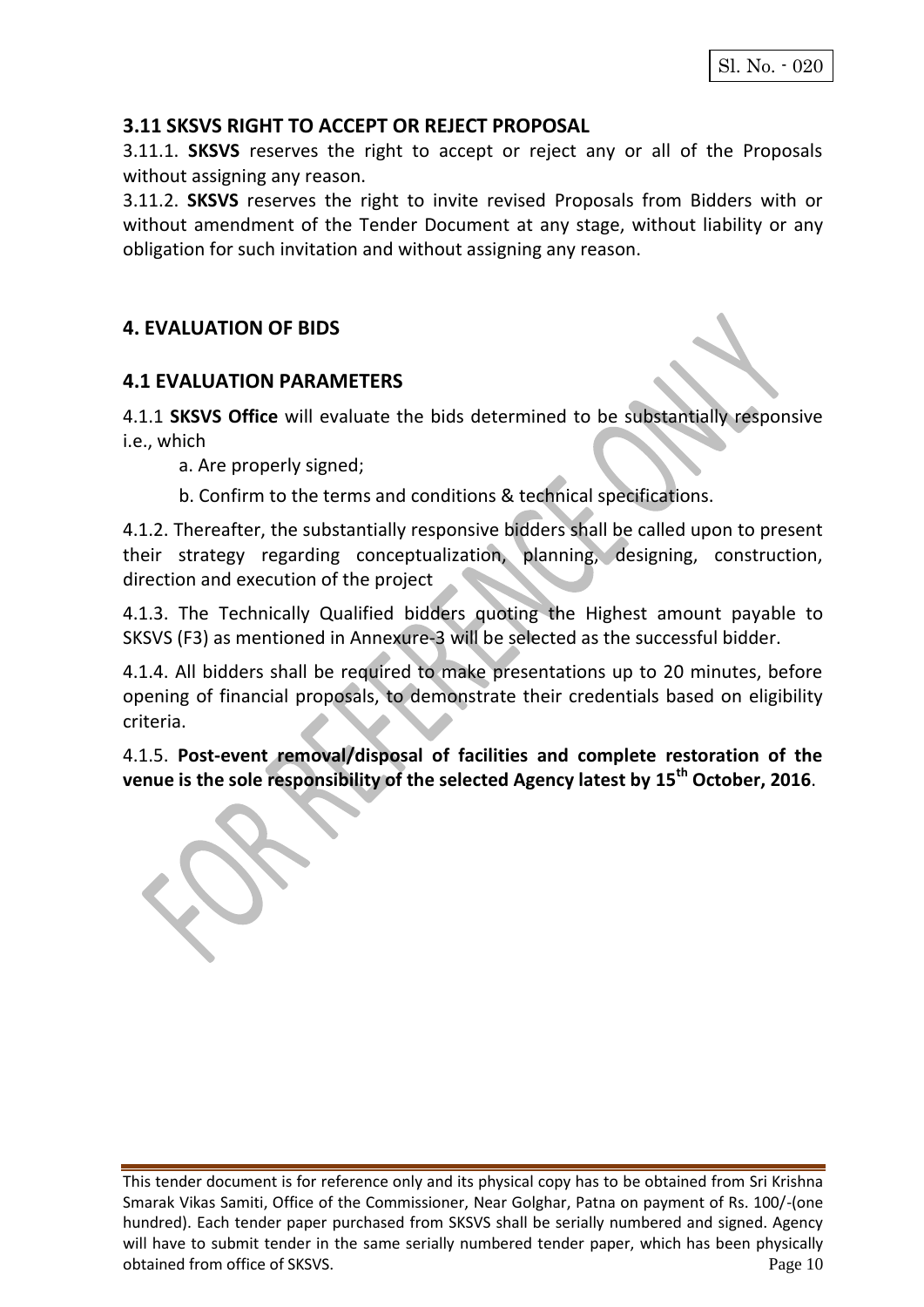## **5. BID SCHEDULE AND VENUE**

**SKSVS** would endeavour to adhere to the following schedule:

| S.<br>No. | <b>Activity</b>                                                      | <b>Scheduled Date &amp; Time</b>                                                                                                                                                                                                                                                                                                                                                                                                                                                                                                                                         |
|-----------|----------------------------------------------------------------------|--------------------------------------------------------------------------------------------------------------------------------------------------------------------------------------------------------------------------------------------------------------------------------------------------------------------------------------------------------------------------------------------------------------------------------------------------------------------------------------------------------------------------------------------------------------------------|
| 1.        | Place for obtaining Bid Document                                     | Tender document can be purchased<br>from Sri Krishna Smarak Vikas Samiti,<br>Office of the Commissioner, Patna by<br>payment of Rs. 100/-. The tender<br>document can also be seen on<br>website www.patnadivision.bih.nic.in,<br>however it has to be physically<br>obtained from Sri Krishna Smarak<br>Office<br>of<br>the<br><b>Vikas</b><br>Samiti,<br>Commissioner, Near Golghar, Patna.<br>Each tender paper purchased from<br>SKSVS shall be serially numbered and<br>signed. Agency will have to submit<br>tender in the same serially numbered<br>tender paper. |
| 2.        | <b>Tender Document fee</b>                                           | Rs 100.(Rupee hundred only)                                                                                                                                                                                                                                                                                                                                                                                                                                                                                                                                              |
| 3.        | Last date and time of purchasing<br><b>Tender Document</b>           | 5 <sup>th</sup> September, 2016 till 1.00 PM                                                                                                                                                                                                                                                                                                                                                                                                                                                                                                                             |
| 4.        | Date and Time for Submission of Bid                                  | 6 <sup>th</sup> September, 2016 till 1.00 PM                                                                                                                                                                                                                                                                                                                                                                                                                                                                                                                             |
| 5.        | for<br>submission<br><b>Address</b><br>of<br><b>Bid</b><br>Documents | Sri Krishna Smarak Vikas Samiti, Office<br>of the Commissioner, Patna Division,<br>South Gandhi Maidan, Near Golghar,<br>Patna-800001.                                                                                                                                                                                                                                                                                                                                                                                                                                   |
| 6.        | Venue of opening of Technical Bid                                    | Sri Krishna Smarak Vikas Samiti, Office<br>of the Commissioner, Patna Division,<br>South Gandhi Maidan, Near Golghar,<br>Patna-800001                                                                                                                                                                                                                                                                                                                                                                                                                                    |
| 7.        | Date & time of opening of technical Bid                              | $6th$ September, 2016 at 2:00 PM                                                                                                                                                                                                                                                                                                                                                                                                                                                                                                                                         |
| 8.        | Date & time of Presentation                                          | $6th$ September, 2016 at 3:00 PM                                                                                                                                                                                                                                                                                                                                                                                                                                                                                                                                         |
| 9.        | Pre-bid meeting                                                      | 27 <sup>th</sup> August, 2016 at 11.30 AM at<br>Sri Krishna Smarak Vikas Samiti, Office<br>of the Commissioner, Patna Division,<br>Patna                                                                                                                                                                                                                                                                                                                                                                                                                                 |
| 10.       | Date & time of opening of financial                                  | To be communicated to technically                                                                                                                                                                                                                                                                                                                                                                                                                                                                                                                                        |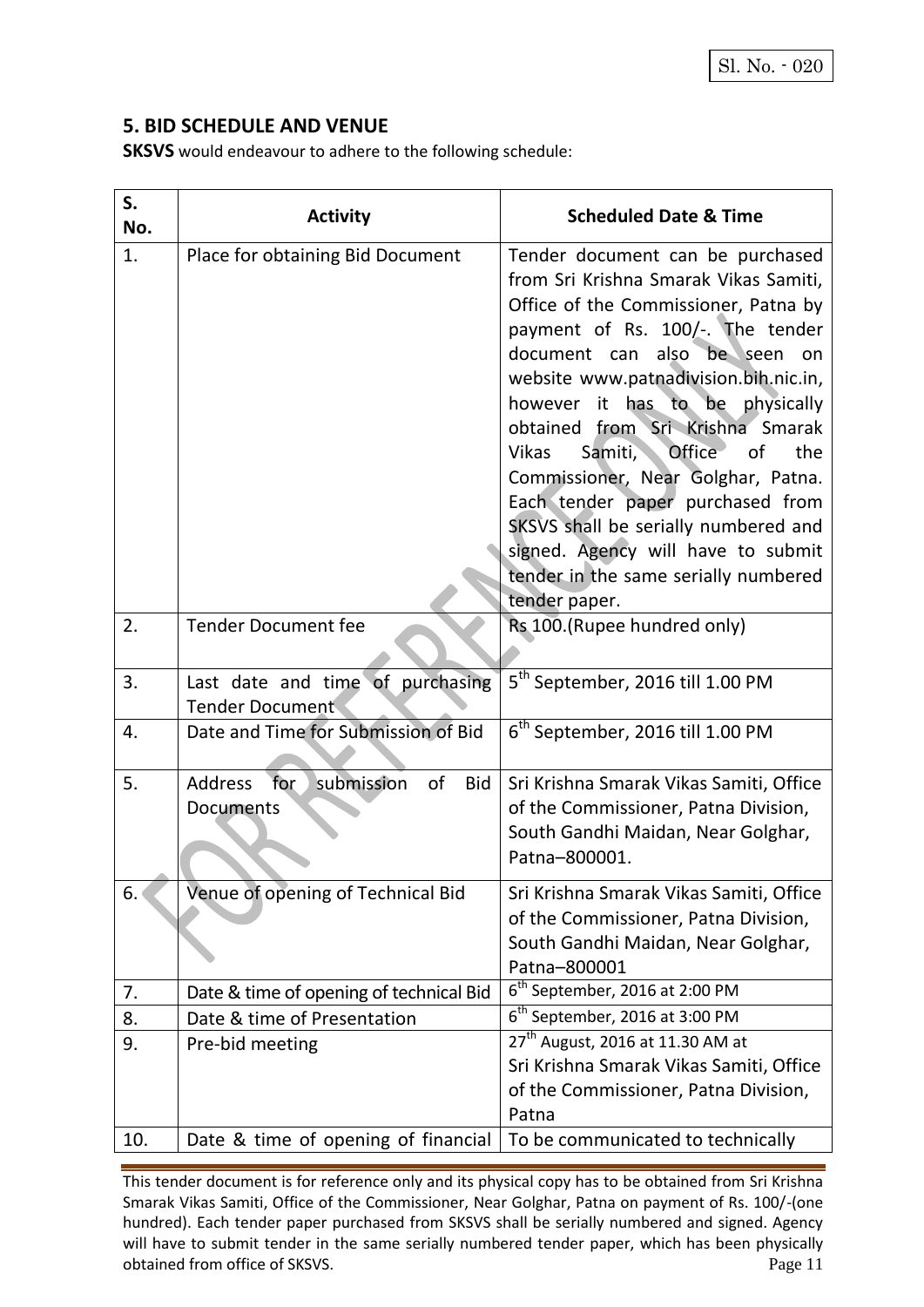Bid and a series of the series of the series of the series of the series of the series of the series of the series of the series of the series of the series of the series of the series of the series of the series of the se

## **ANNEXURE - 1 FORMAT FOR COVERING LETTER-CUM-ASSIGNMENT UNDERTAKING**  (On the Letterhead of the Bidder)

To, **The Sri Krishna Smarak Vikas Samiti PATNA – 800 001** 

Sir,

Ref: - Selection of Event Management Agency for Dussehra Mela & Dussehra Mahotsava-2016.

We have read and understood the Request for Proposal (Tender Document) along with Draft Agreement in respect of the captioned Assignment provided to us by **Sri Krishna Smarak Vikas Samiti, Patna.**

We hereby agree and undertake as under:

Notwithstanding any qualifications or conditions, whether implied or otherwise, contained in our Proposal we hereby represent and confirm that our Proposal is unqualified and unconditional in all respects and we agree to the terms of the proposed Agreement, a draft of which also forms a part of the Tender Document provided to us.

This Proposal is valid till ----------- (At least 3 Months from the Proposal Due Date). Please find enclosed herein with the Proposal the Demand Draft bearing number ----- ------ of Rs. 25,000/- (Rupees Twenty Five only) drawn in favour of the 'Sri Krishna Smarak Vikas Samiti' payable at Patna towards the EMD Amount', dated this ..............................day of........................... 2016.

Name of the Bidder

Signature of Authorised Signatory

Name of the Authorised Signatory

Date: -

This tender document is for reference only and its physical copy has to be obtained from Sri Krishna Smarak Vikas Samiti, Office of the Commissioner, Near Golghar, Patna on payment of Rs. 100/-(one hundred). Each tender paper purchased from SKSVS shall be serially numbered and signed. Agency will have to submit tender in the same serially numbered tender paper, which has been physically obtained from office of SKSVS. Page 12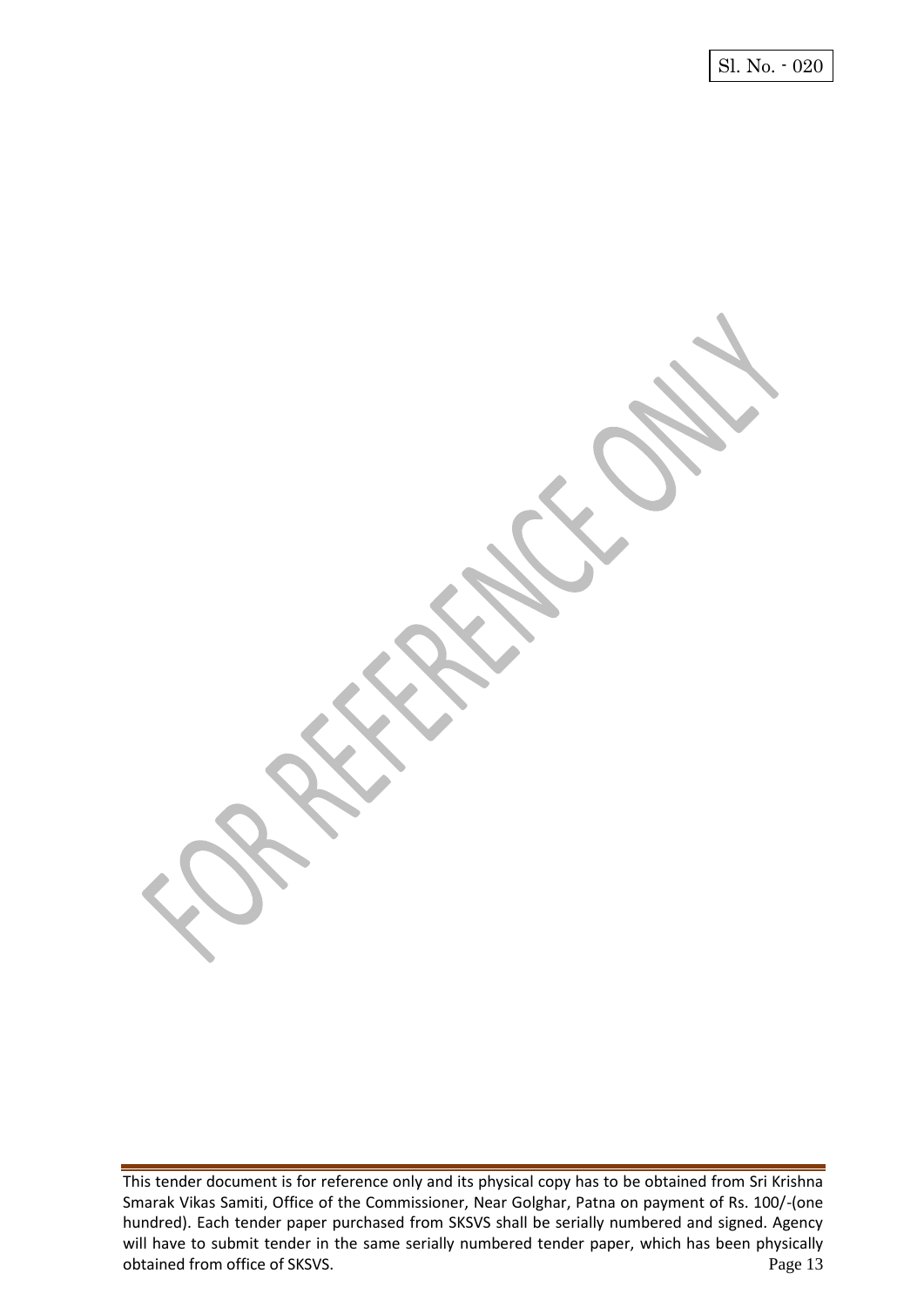#### **ANNEXURE-2 PRESCRIBED PROFORMA FOR TECHNICAL BID**

 $\tilde{\mathbf{X}}$ 

| Sr.            |                                                                                                                                                                                                                                                   | YES/NO | Documentary                                                                                 |
|----------------|---------------------------------------------------------------------------------------------------------------------------------------------------------------------------------------------------------------------------------------------------|--------|---------------------------------------------------------------------------------------------|
|                | <b>Criteria</b>                                                                                                                                                                                                                                   |        | <b>Evidence</b>                                                                             |
| $\mathbf{1}$   | Service Tax Registration Number                                                                                                                                                                                                                   |        | To be attached                                                                              |
| $\overline{2}$ | Photo copy of Pan Card                                                                                                                                                                                                                            |        | To be attached                                                                              |
| 3              | Minimum 3 years of experience in conceptualizing,<br>designing, organizing, managing, executing events,<br>exhibitions similar in nature Mela and similar festival<br>organized by other State Govt/PSU.                                          |        | Work Order or<br><b>Work Completion</b><br>Certificate clearly<br>indicating<br>experience. |
| 4              | The bidder should have achieved a minimum<br>Average Financial Turnover of Rs.50,00,000/- (fifty<br>lakh) in past three Financial years (2012-13, 2013-14<br>and $2014-15$ ) – in equivalent temporary works/Event<br>contracts or related works. |        | Document to be<br>attached                                                                  |
| 5              | IT return and Service Tax return of last 3 years (2012-<br>13, 2013-14 and 2014-15).                                                                                                                                                              |        | To be attached                                                                              |
| 6              | EMD of Rs.25000/-(twenty five thousand).                                                                                                                                                                                                          |        | To be attached                                                                              |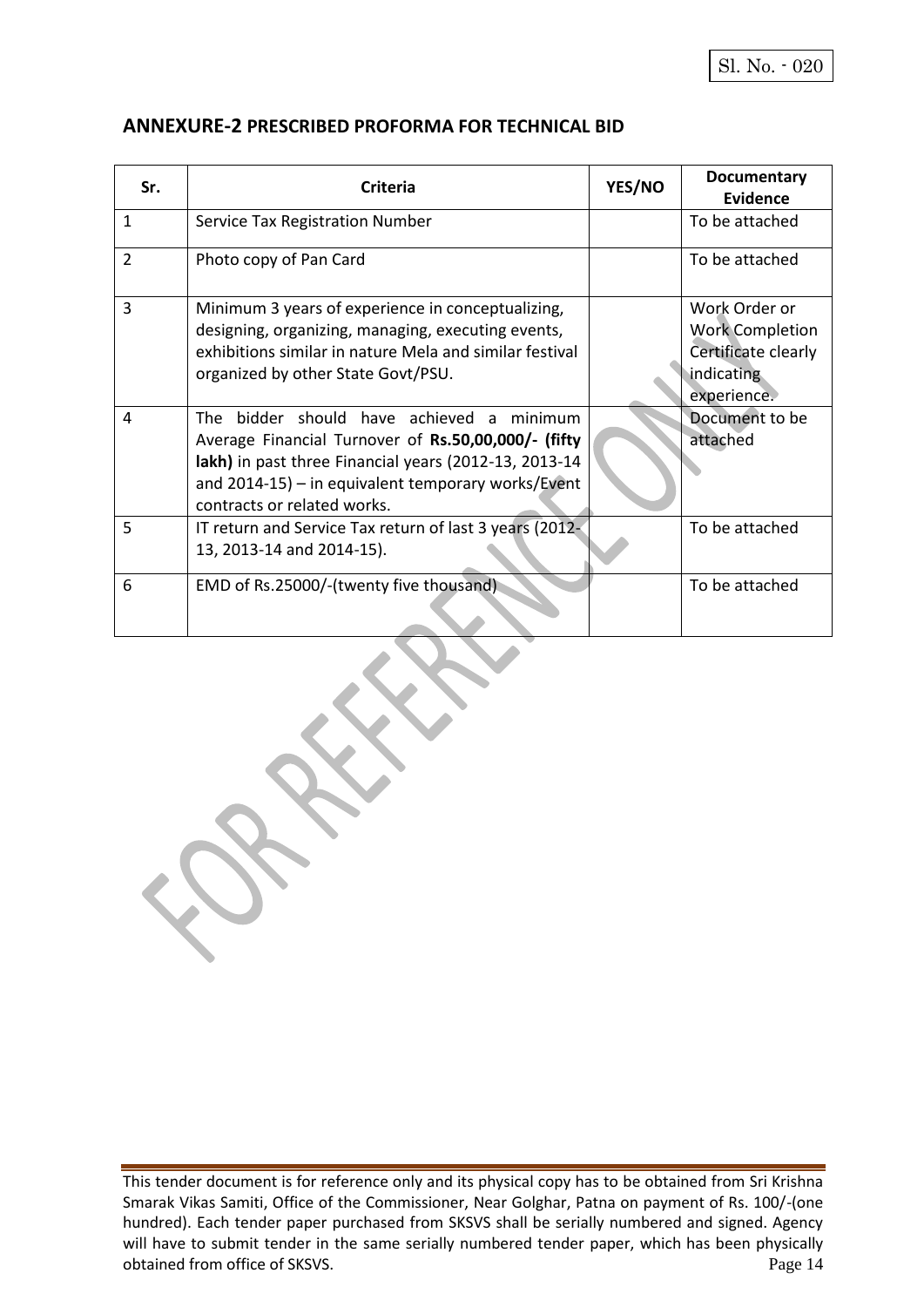## **ANNEXURE-3**

## **a. (Financial Bid F1)**

Amount (F1).................................... (in rupees) payable to SKSVS for usage of the 70,000 Sqft. area for Dussehra Mela from 21.09.2016 to 11.10.2016 and 1,40,000 sq.ft. area for Dussehra Mahotsava-2016 from 01.10.2016 to 11.10.2016 by the bidder. {All the cost of construction of stall and other facility like lighting etc. in this area will be borne by the bidder(F1)}

## **b. (Financial Bid F2)**

**Bidder/s will have to arrange following item for 11 (eleven) days only between 1 st Oct., to 11th Oct., 2016 for organising different activities. These activities are to organized in an separate land (SL) to be earmarked for cultural and other programs which will be adjacent/near to the 2,00,000 sq.ft. allotted to Event Manager.**

#### **Quotation for Stage arrangement, Green room, sitting arrangement, Lighting Sound, Anchor & volunteer etc.**

|                                 |                                                 |                 |                | <b>Total</b>                                                                               |
|---------------------------------|-------------------------------------------------|-----------------|----------------|--------------------------------------------------------------------------------------------|
| $\underline{\mathsf{SL}}$<br>No | Particulars/Deliverables                        | Size / Area     | <b>Unit</b>    | <b>Amount</b><br>for eleven<br>(11) days<br>(01.10.16)<br><u>to</u><br>11.10.16)<br>in Rs. |
| $\mathbf{1}$                    |                                                 | 50ftWx30ftDx5ft |                |                                                                                            |
|                                 | <b>Stage</b>                                    | н               | 1              |                                                                                            |
| $\overline{2}$                  | <b>Stage Carpeting</b>                          | 1500 Sqft       | 1              |                                                                                            |
| $\overline{3}$                  | <b>VIP/VVIP Longue Carpeting</b>                | 2000 Sqft       | 13             |                                                                                            |
| $\overline{4}$                  | Designer Welcome Gate                           | 200 Sqft        | 2              |                                                                                            |
| 5                               | Urinals (VIPs & Artists)                        |                 | 2              |                                                                                            |
| 6                               | Well Equipped Green Room                        | 10x8x10         | 2              |                                                                                            |
| $\overline{7}$                  | Backdrop, Iron Framed, Star Media Flex          | As per stage    | $\mathbf{1}$   |                                                                                            |
| 8                               | Side Drops, Iron Framed, Star Media Flex        | As per stage    | $\overline{2}$ |                                                                                            |
| 9                               | Iron Framed Closing panel on both side of Stage |                 |                |                                                                                            |
| 10                              | VIP Sofa                                        |                 | 10             |                                                                                            |
| 11                              | Fixed Chairs (set of 2/3/4 etc.)                |                 | 1000           |                                                                                            |
| 12                              | <b>Centre Table for VIPs</b>                    |                 | 10             |                                                                                            |
| 13                              | Podium                                          | 4x2 Sqft        | $\mathbf{1}$   |                                                                                            |
| 14                              | Console Masking with Black Cloth                |                 |                |                                                                                            |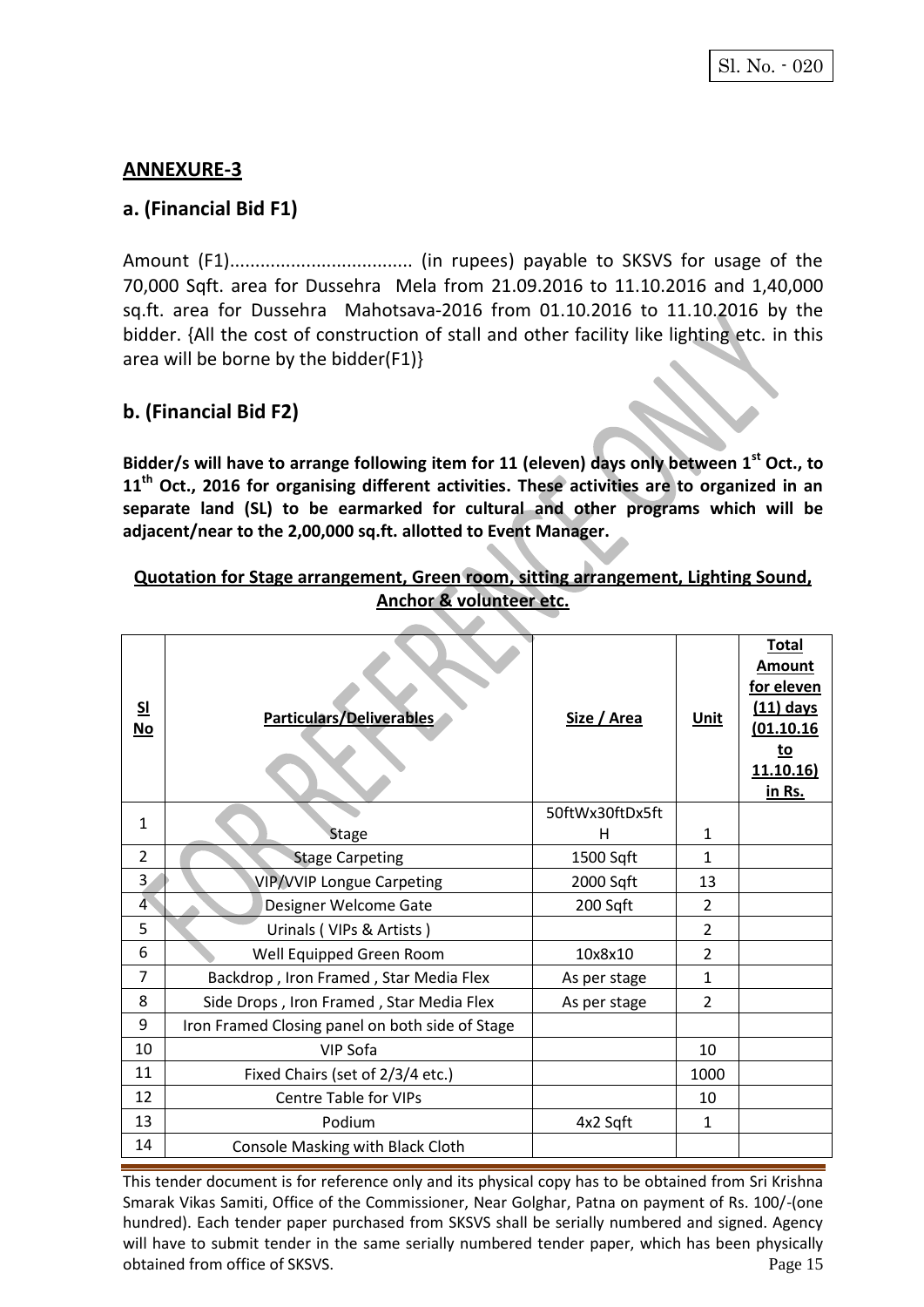| 15 | Console Riser                                                                      |                        |                  |  |
|----|------------------------------------------------------------------------------------|------------------------|------------------|--|
| 16 | <b>Female Anchor</b>                                                               |                        | 1                |  |
| 17 | Volunteer                                                                          |                        | 6                |  |
| 18 | <b>Flower Decoration</b>                                                           |                        |                  |  |
| 19 | Top 1200 W per Column                                                              |                        | 16               |  |
| 20 | Low (single 18")1000WT minimum                                                     |                        | 10               |  |
| 21 | Monitor                                                                            |                        | 10               |  |
| 22 | Mixing Console 32 Channels (Yamaha / Sound                                         |                        |                  |  |
|    | Craft)                                                                             |                        | 1                |  |
| 23 | Side Field - Low & Top with Amplifier                                              |                        | $\overline{2}$   |  |
| 24 | <b>Instrumental Mikes</b>                                                          |                        | $6 \overline{6}$ |  |
| 25 | <b>Cordless Mikes</b>                                                              |                        | $\overline{2}$   |  |
| 26 | Naple Mikes (Shure/Sennieser/AKG)                                                  |                        | $\overline{4}$   |  |
| 27 |                                                                                    | As per                 |                  |  |
|    | <b>Snack Cables</b>                                                                | requirement            |                  |  |
| 28 | Graphic Rack Complete Set                                                          |                        |                  |  |
| 29 | <b>USB Port</b>                                                                    |                        |                  |  |
| 30 | Drum kit mike                                                                      |                        |                  |  |
| 31 | Pioneer Pitch - CDJ 200                                                            |                        |                  |  |
| 32 | <b>Beam Parcans</b>                                                                |                        | 12               |  |
| 33 | Led RGB Multi                                                                      |                        | 40               |  |
| 34 | Sharpy                                                                             |                        | 6                |  |
| 35 | Multi Ten                                                                          |                        | 4                |  |
| 36 | Laser Light                                                                        |                        | 2                |  |
| 37 | Smoke Gun                                                                          |                        | 2                |  |
| 38 | <b>DMX</b>                                                                         |                        |                  |  |
| 39 | <b>Colour Lab</b>                                                                  |                        |                  |  |
| 40 | <b>Programming Board</b>                                                           |                        |                  |  |
| 41 | <b>Dimmer Pack</b>                                                                 |                        |                  |  |
| 42 | Light Technician                                                                   |                        |                  |  |
| 43 | <b>Truss Four Sided</b>                                                            |                        |                  |  |
| 44 | LED Wall 24x12 Sqft for Stage                                                      |                        | $\mathbf{1}$     |  |
| 45 | LED wall 8x12 Sqft 8-10Ft above the Ground                                         |                        | $\overline{2}$   |  |
| 46 | Videography & Still photo                                                          | On all days            |                  |  |
| 47 | Designing of paper advertisement, flex banners                                     |                        |                  |  |
|    | etc.                                                                               |                        |                  |  |
| 48 | Security Guards (from recognised security agency)                                  |                        | 50               |  |
| 49 | <b>Bouncers</b>                                                                    |                        | 15               |  |
| 50 | Power supply & Power/Generator back-up for<br>Cultural Program from 6 PM to 10 PM. |                        |                  |  |
|    |                                                                                    | <b>Total Amount in</b> |                  |  |
|    |                                                                                    | rupees $(F2) =$        |                  |  |
|    |                                                                                    |                        |                  |  |

**F2= ............................................................. in rupees**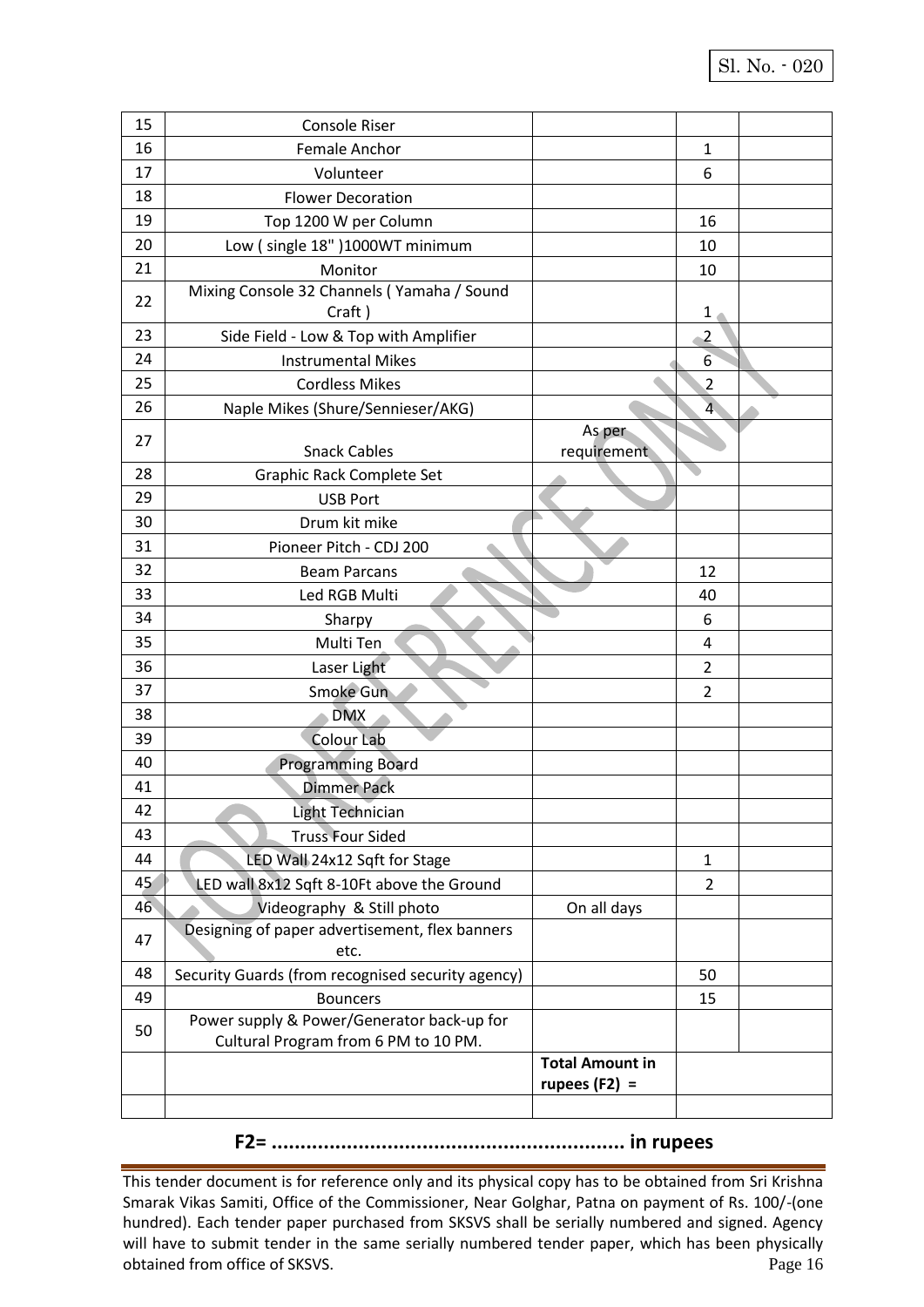## **(words and numbers both)**

**[Note : As per requirement/need, the quantities/units mentioned in above table may be increased/decreased for which proportionate rate will be paid/deducted]**